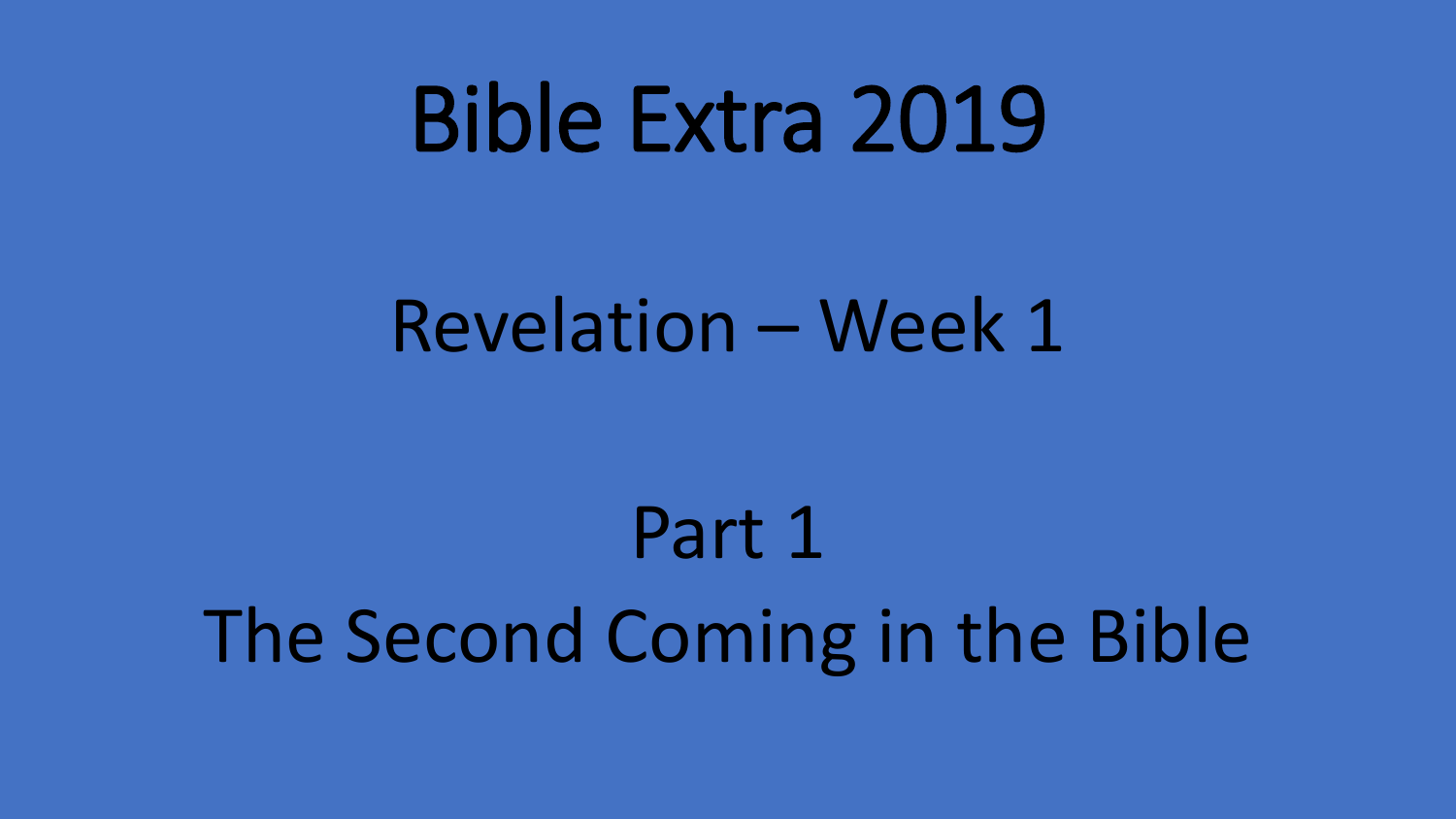#### Hebrews 6:1-2

Therefore let us move beyond the elementary teachings about Christ and be taken forward to maturity, not laying again the foundation of repentance from acts that lead to death, and of faith in God, instruction about cleansing rites, the laying on of hands, the resurrection of the dead, and eternal judgment.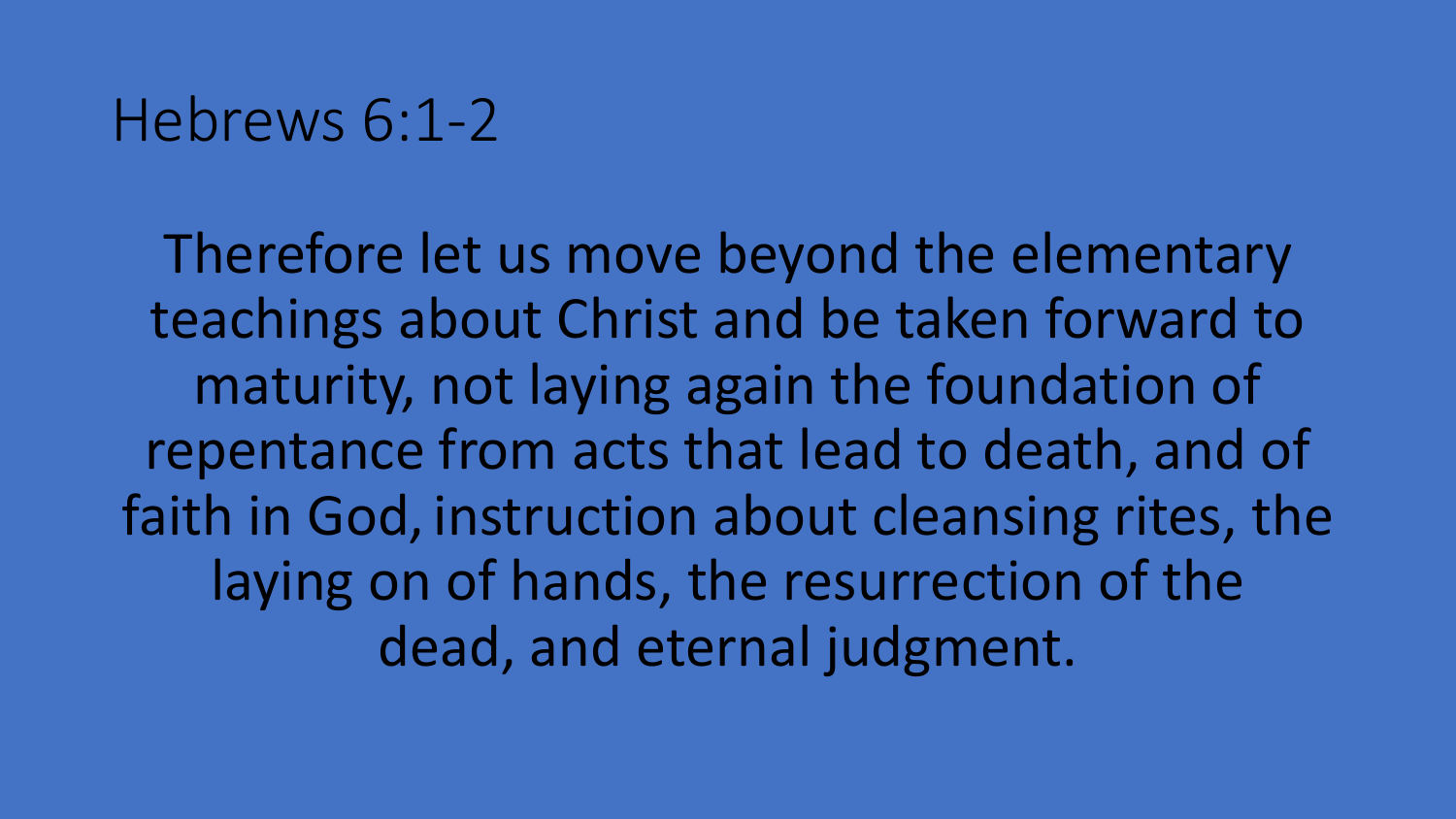## OT – The "Day of the Lord"

- •Isa 34:1-4
- •Zeph 1:14-18
- •Joel 2
- •Daniel 7
- •Malachi 4
- •Zech 14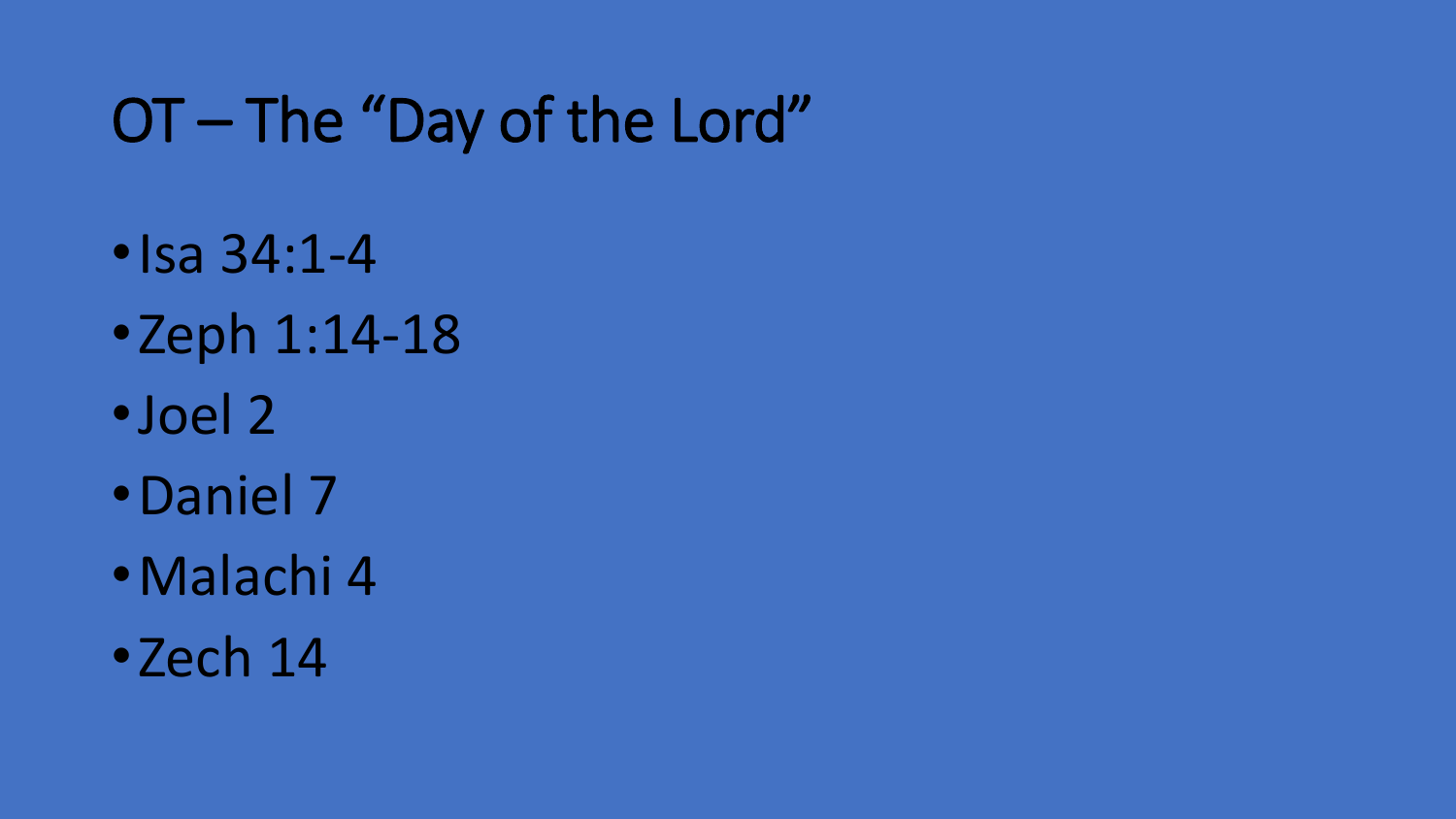*"There is something peculiar about the expectation of the Day of the Lord, for whenever it occurs in prophecy the statements culminate in an allusion to Jahweh's coming in person."*

G. Von Rad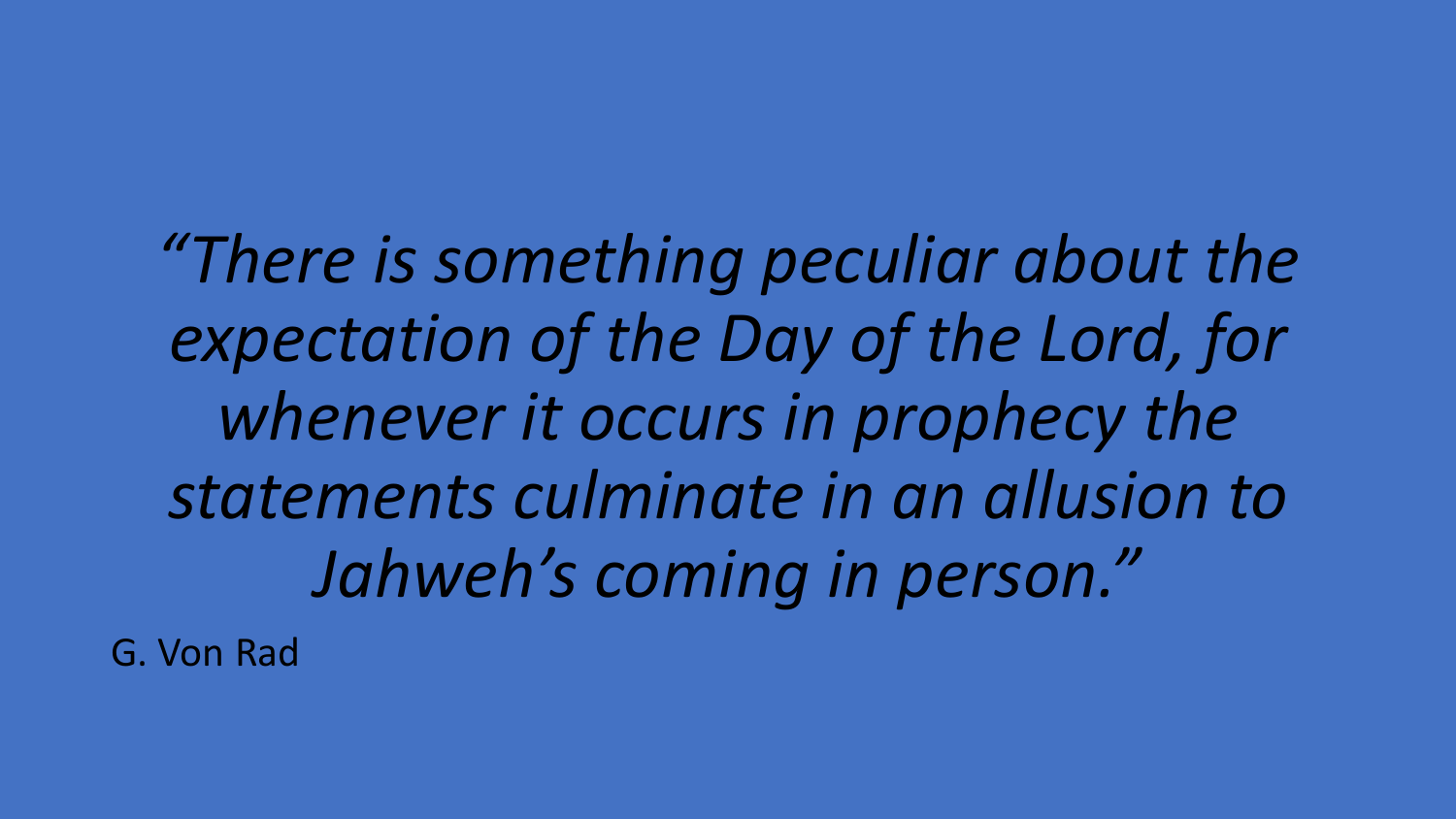#### NT – the Gospels and Acts

- •Parables of future crisis (eg talents, virgins)
- "Son of Man comes" sayings
- •The "Q Apocalypse" (Luke 17:22-37)
- •The Olivet Discourse (Mark 13 // Matthew 24 & Luke 21)
- •Acts 1:11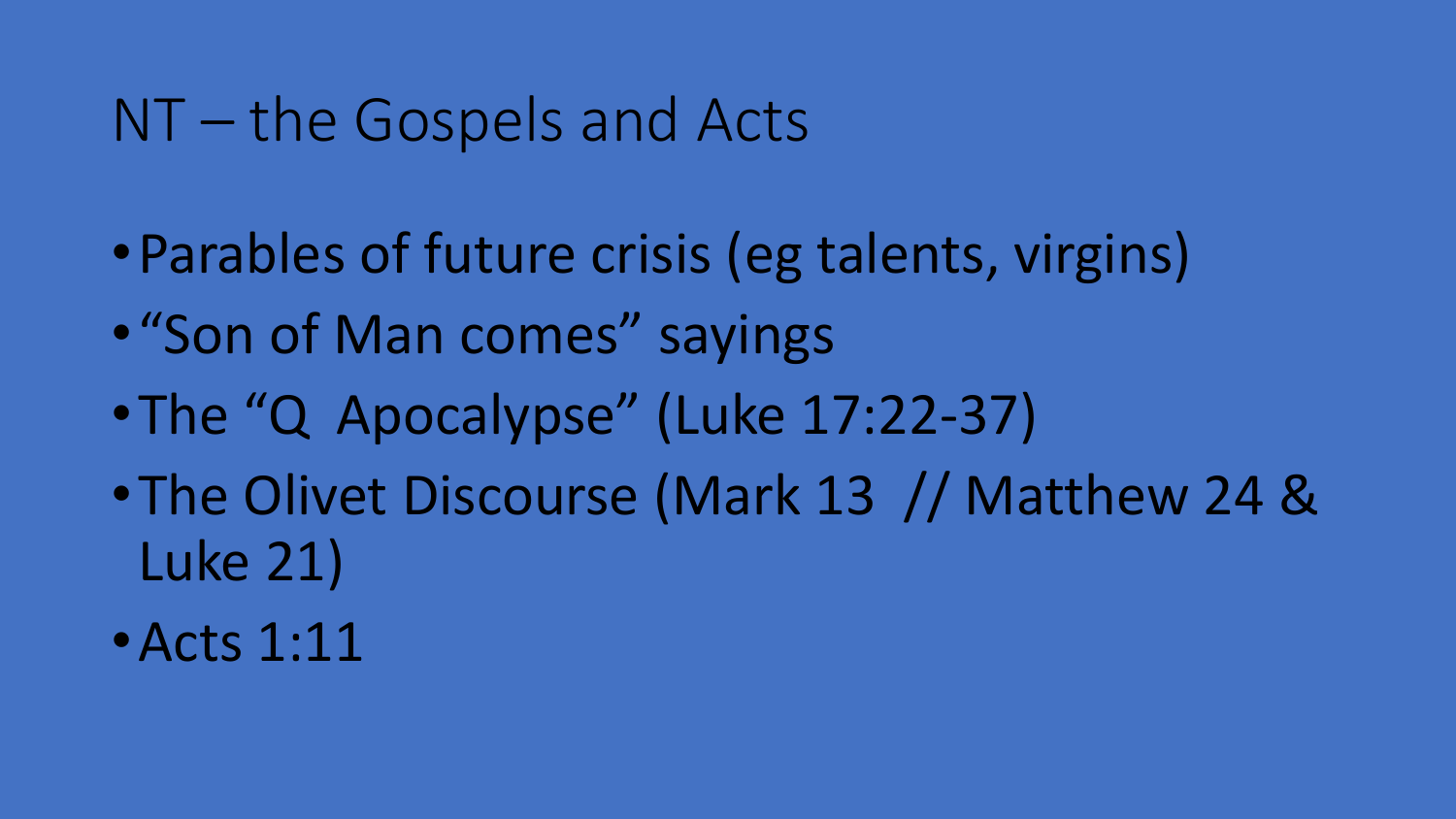#### NT – the Epistles

- •1 Cor 15:23-58 resurrection of the dead
- •1 Thes 4 rapture
- •2 Thes 2 man of lawlessness
- •2 Pet 3 The new heavens and new earth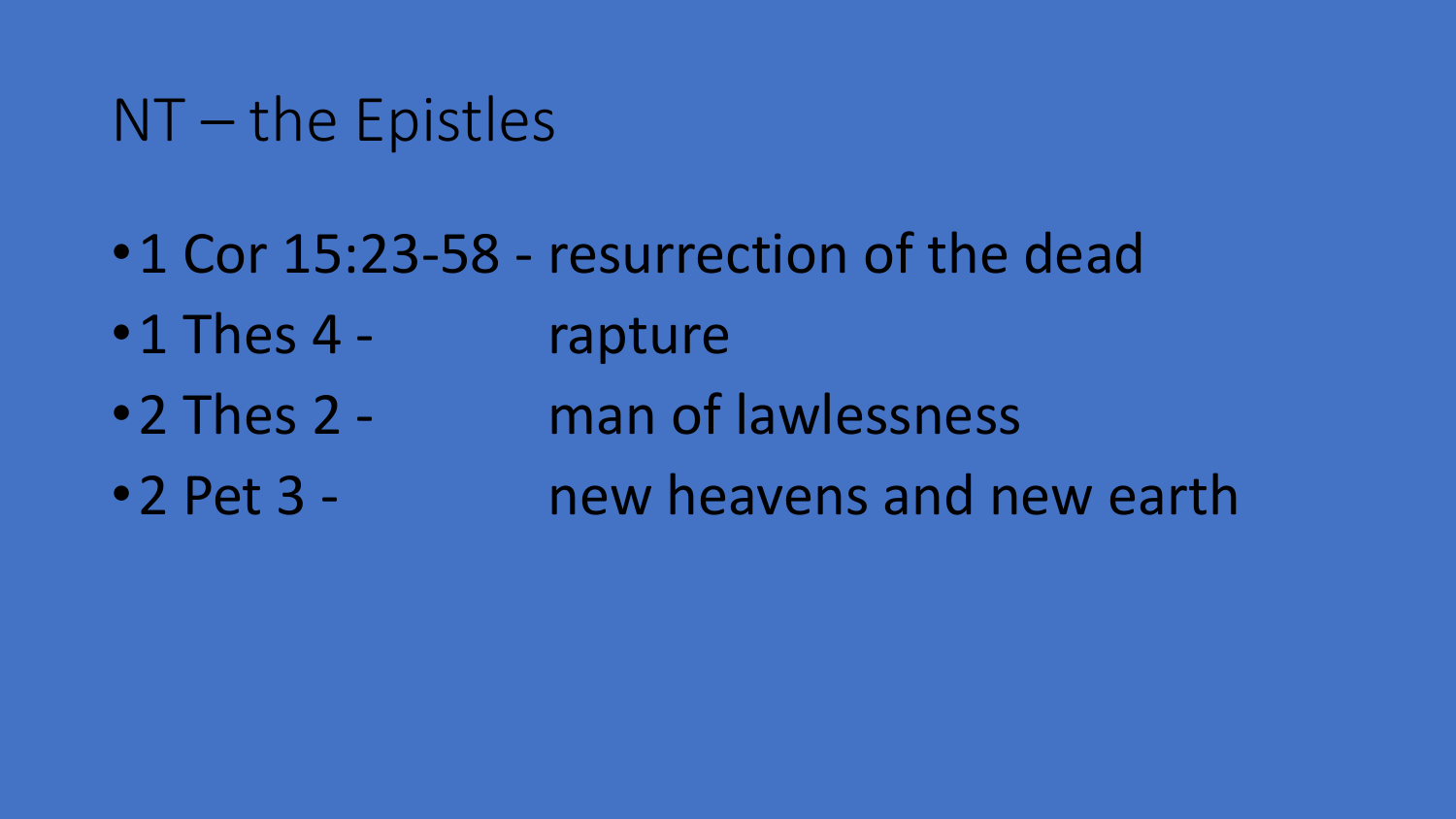#### So what do we do with all that?

1. Demythologise (eg Rudolf Bultmann) 2. Over-literalise (and some) (eg Hal Linsey) 3. Tread carefully (which is what we are going to do)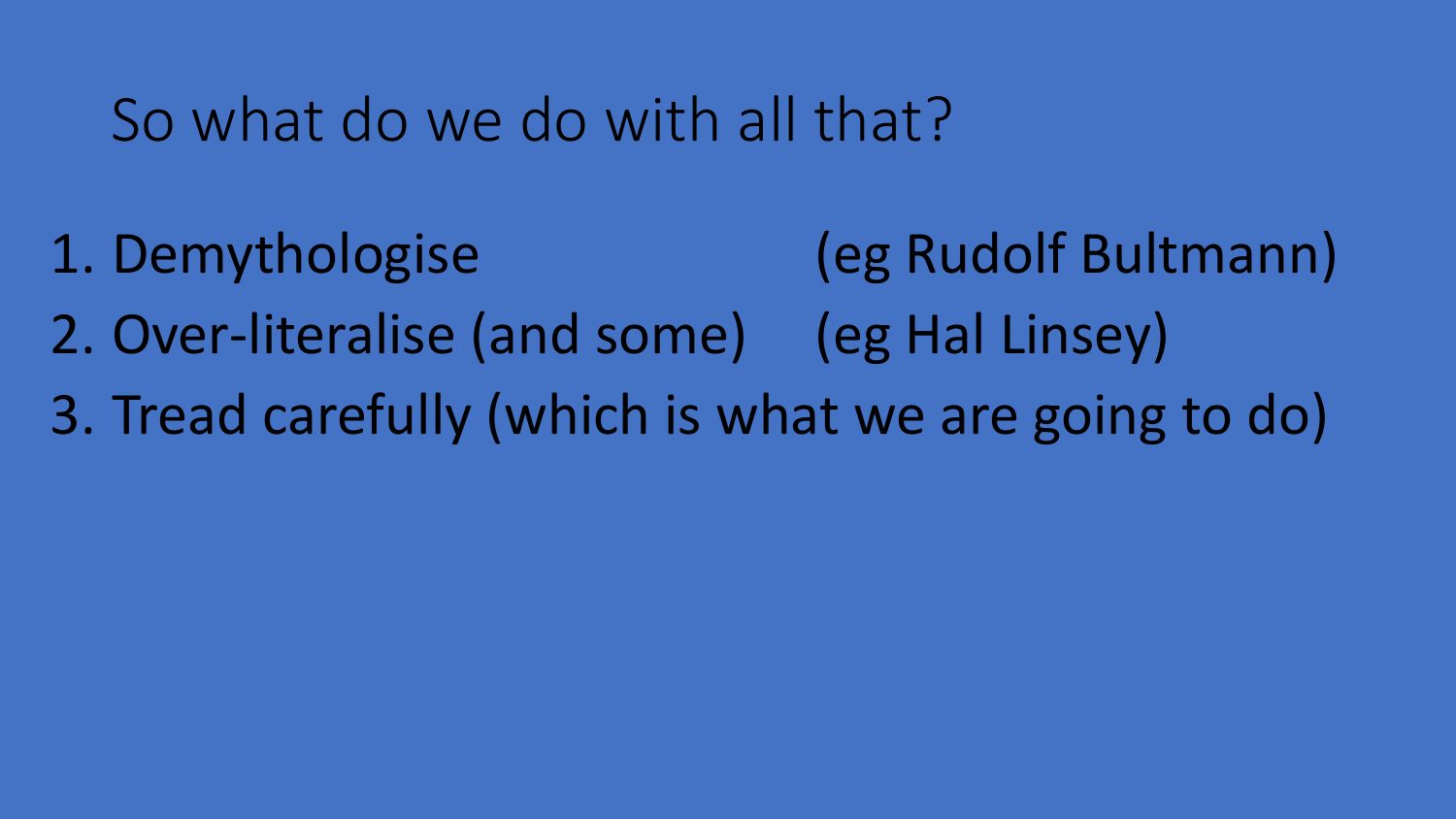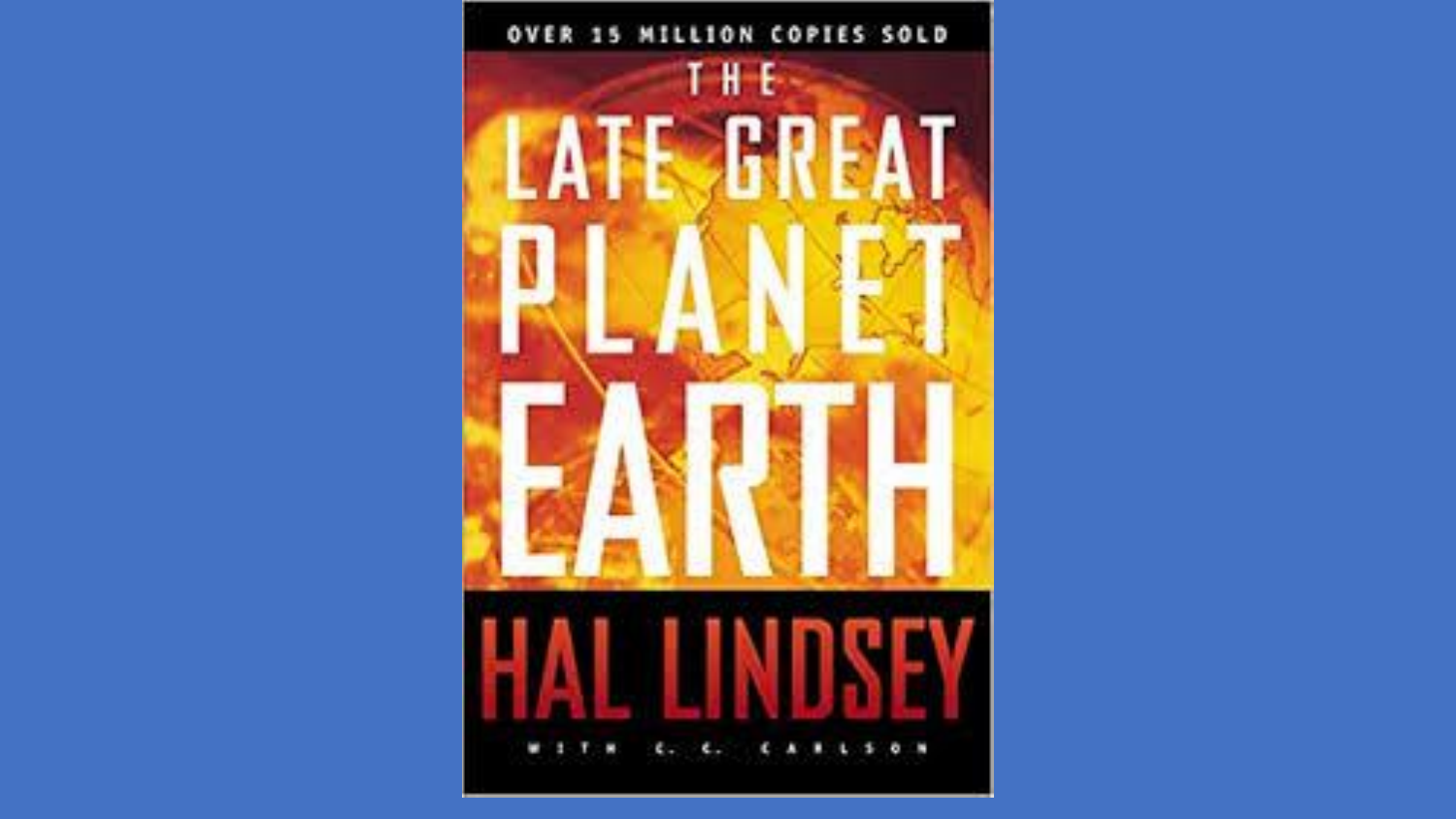"When the plain sense of Scripture makes sense, seek no other sense; therefore take every word at its primary, ordinary, usual, literal meaning unless the facts of the immediate context, studied in the light of related passages and axiomatic and fundamental truths, indicate clearly otherwise. This is the method [I] have diligently sought to follow."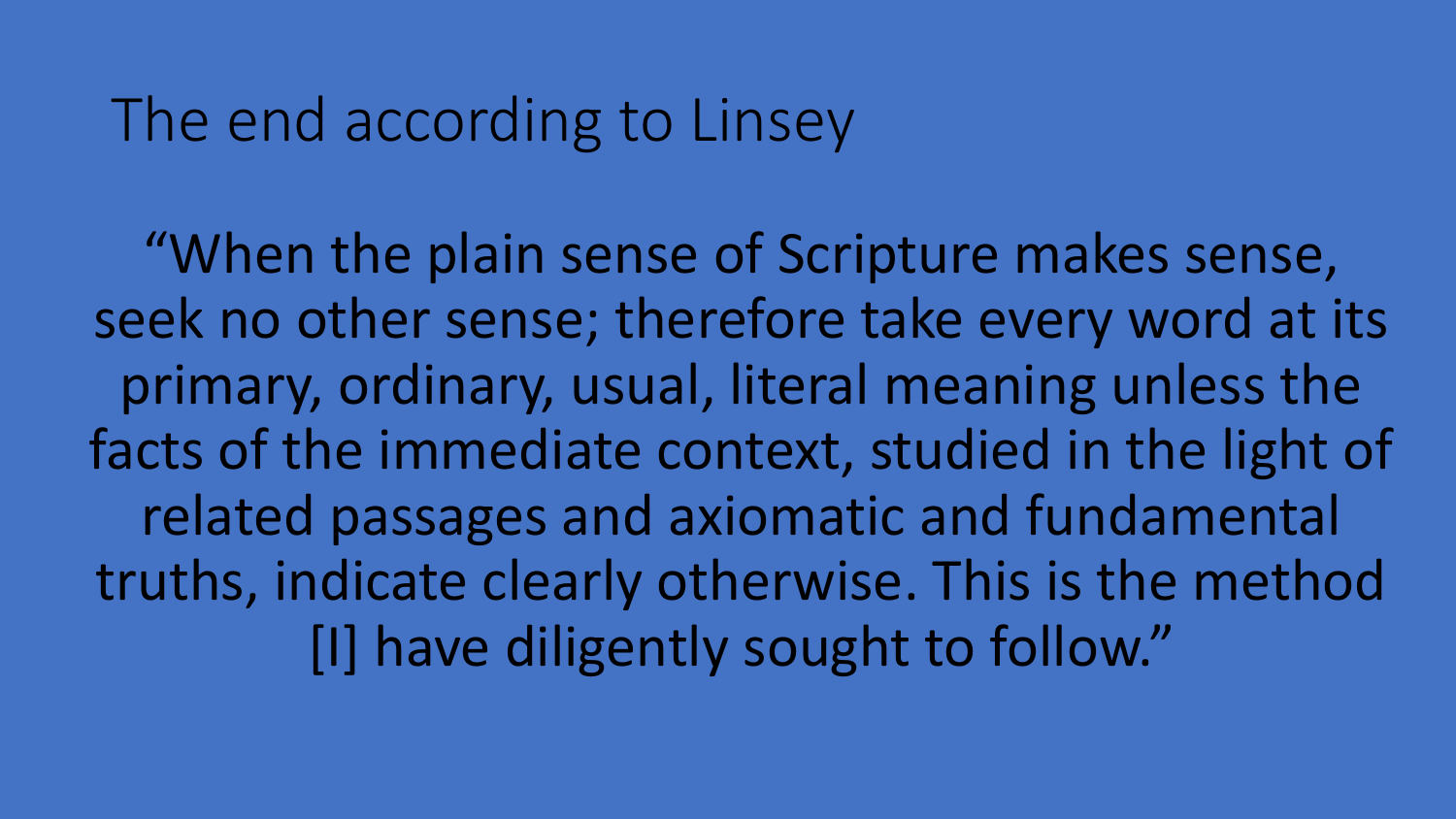1948 – Israel restored to nationhood (fig tree gaining leaves), the countdown to Armageddon begins. "*This generation will not pass away until all these things take place*." So the end will be May 1988.

The AntiChrist (not yet obvious to all) leads Western Europe and uses a world religion of watered-down Christianity served up by the Ecumenical Movement to lead the world astray.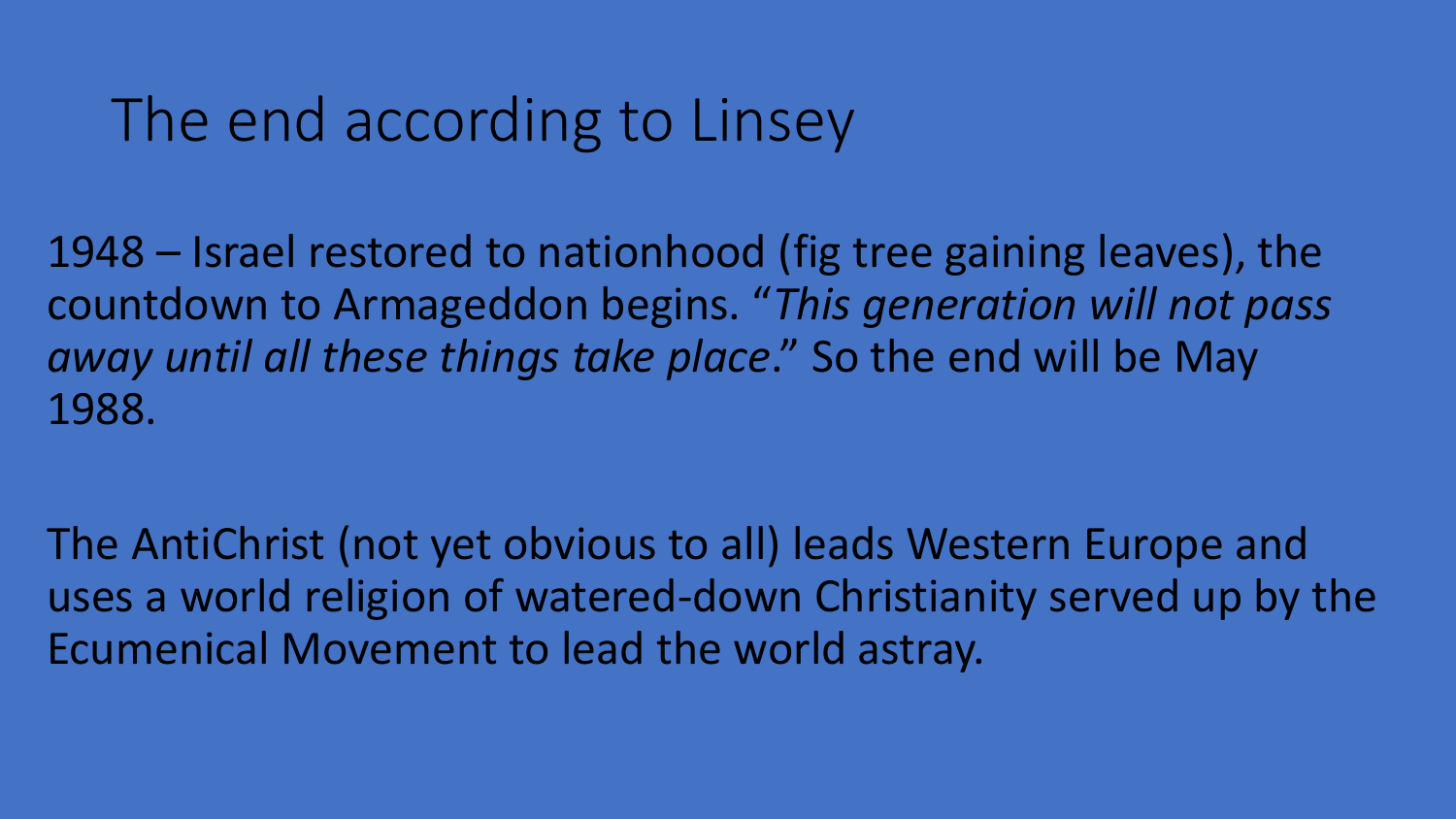The final seven years are the GREAT TRIBULATION, characterised by the brutal rule of the AntiChrist. Mark of the Beast etc. Pact signed between Israel and AntiChrist.

But the Church will not go through this time. She will be raptured at the beginning of the 7 years – a "secret snatch" by God.

After the removal of the church, the AntiChrist is fully revealed. Three and a half years into the period AC moves HQ from Rome to Jerusalem, breaks his pact and enters the (recently reinstated) Jewish temple and proclaims himself God. (Dan 9:27).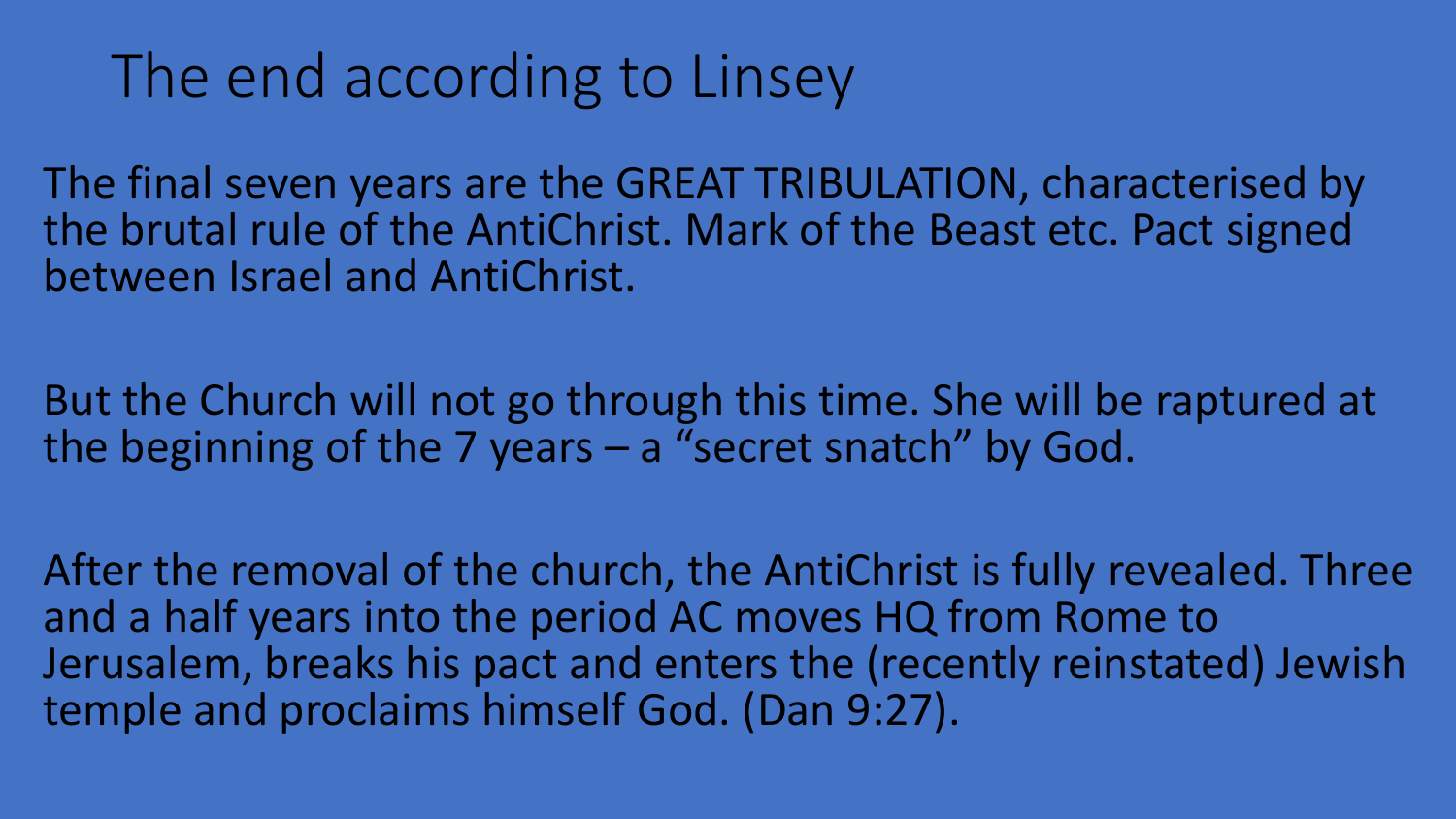Egypt & Arabs (King of the South) invades Israel.

Russia (King of the North) in a pact with Egypt also invades Israel (Dan 11, Ezek 36 & 38), then double crosses Egypt and invades Egypt also.

Chinese army of 200 million will invade across the Euphrates in a pact with the AntiChrist.

The WEST, headed up by the AntiChrist who is leading a revived Roman Empire (United Europe), also joins the battle.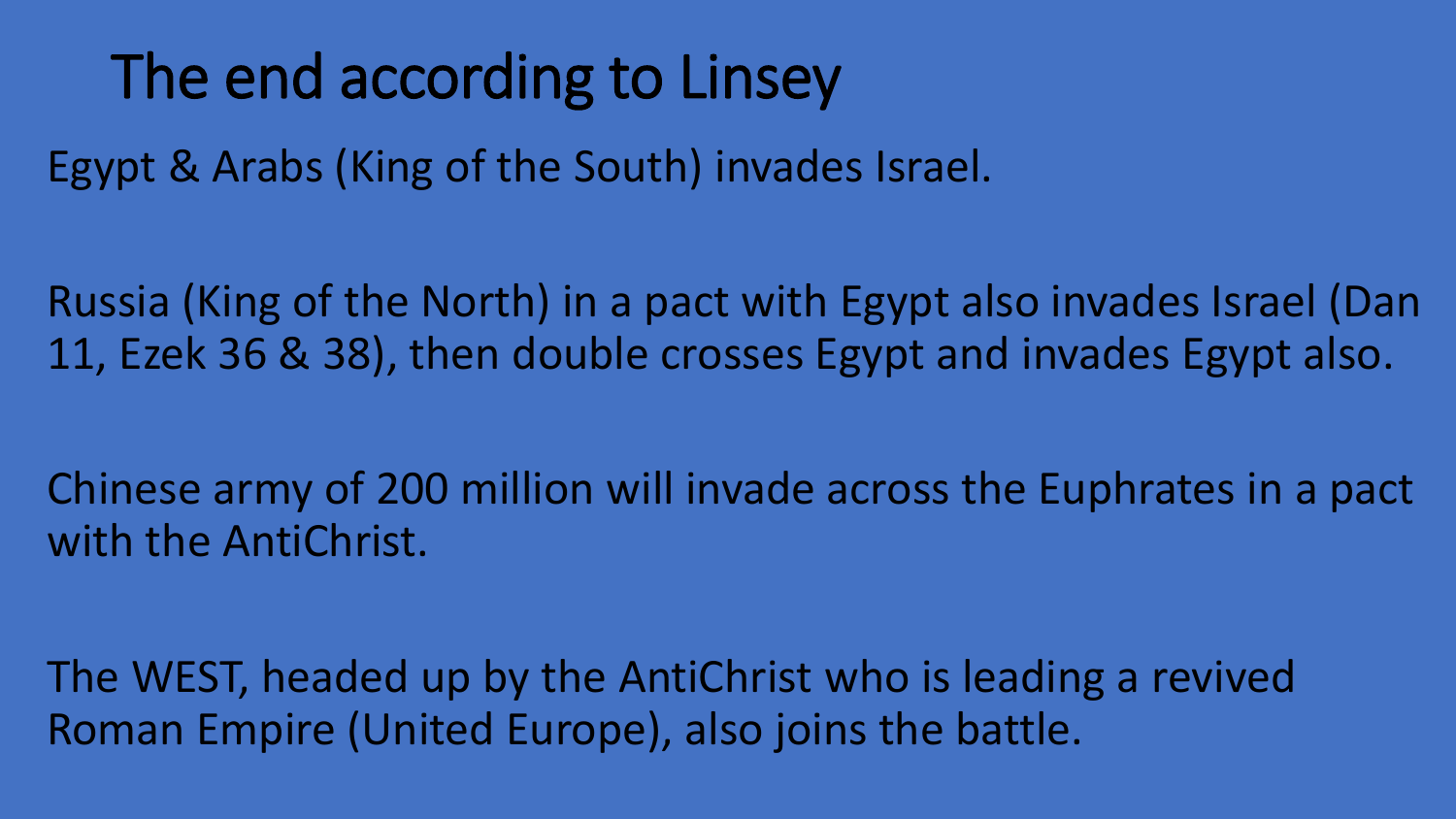Russia is defeated by the use of tactical nuclear weapons (possibly lent to the AntiChrist by America).

The AntiChrist and the Chinese, who have double-crossed him and broken their pact, now meet in the final battle of Armageddon in the valley of Megiddo.

At this point one third of all Jews will be converted to Christ.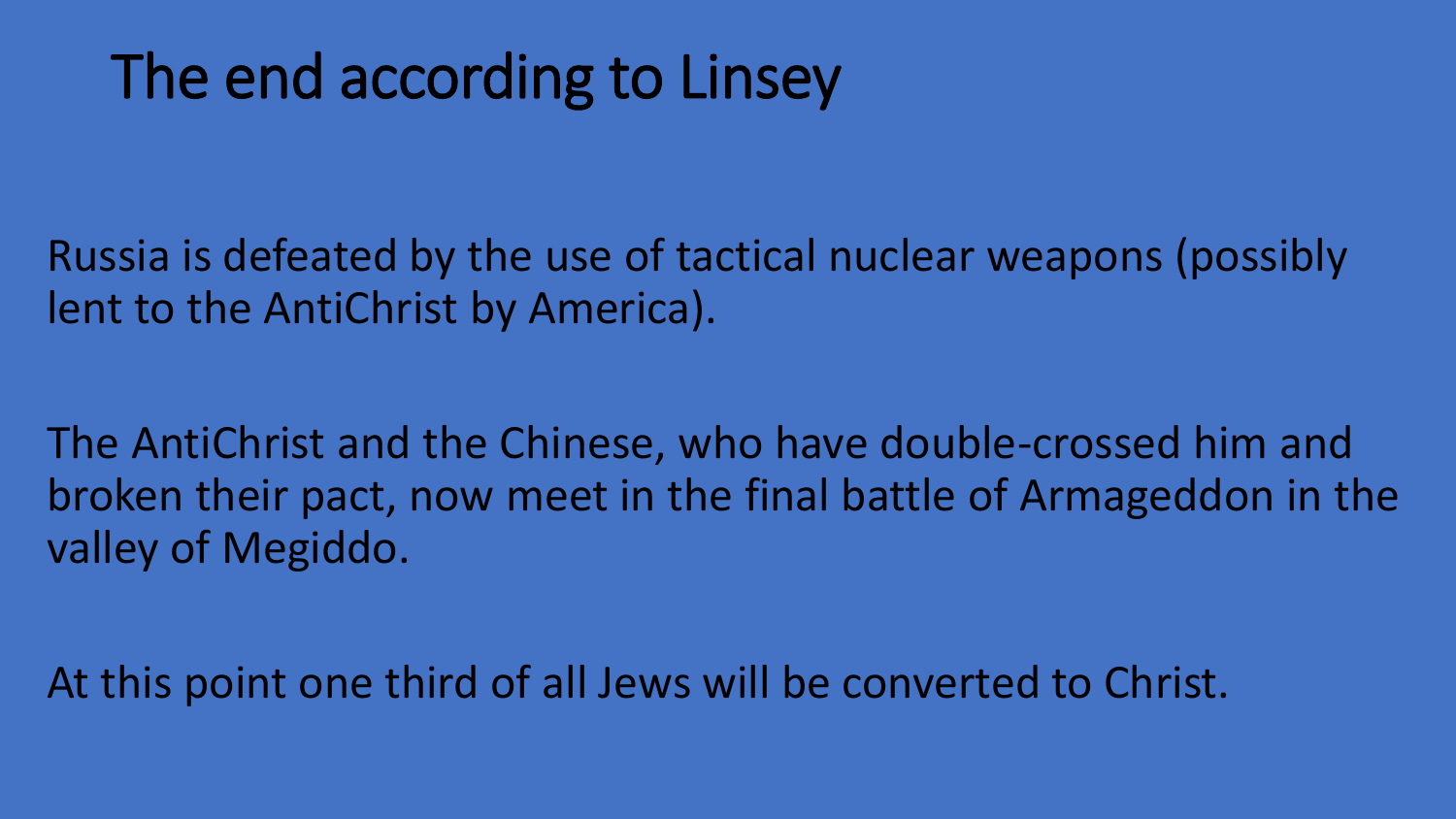While AC and the Chinese are fighting in Megiddo, Christ will return and stand on the Mount of Olives, cleaving in two a geological fault so that the mountain splits in two (Zech 14:4).

The saved Jews will run into the resulting crevasse which protects them from the carnage God is about to drop on everyone else.

After bringing a swift end to Armageddon Christ begins a physical 1000-year reign from Jerusalem – the Millenium. Everyone will obey him and be happy.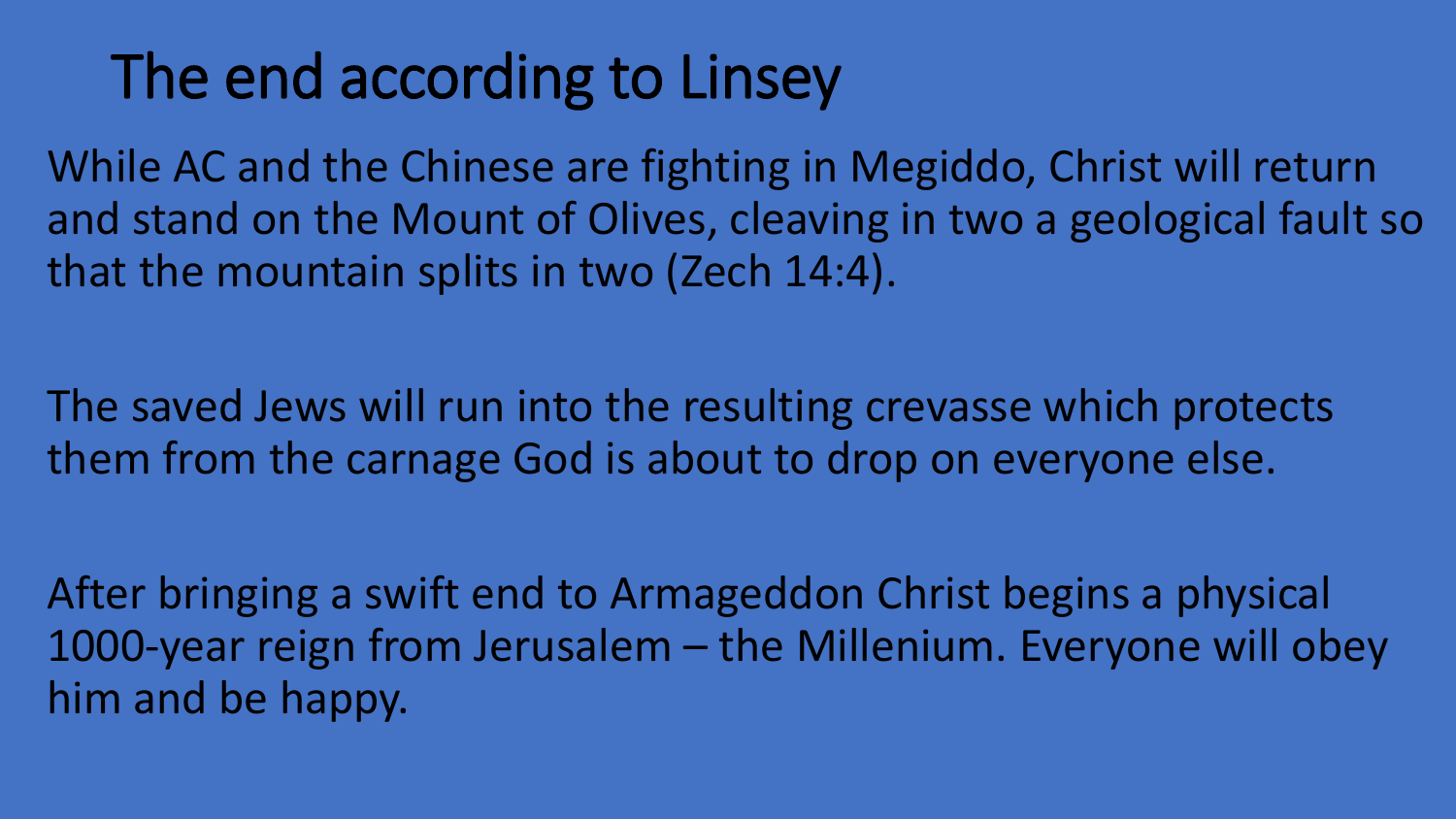Sadly after 1000 years of peace on Earth, some malcontents will start a little coup.

Jesus quickly sorts them out and enters into final Judgment before creating a new Heavens and a new Earth – final consummation of all things.

Ironically the citation of Demosthenes at the start of Linsey's book; "*we believe whatever we want to believe*", is just about the only thing that the discerning reader can take away from the book!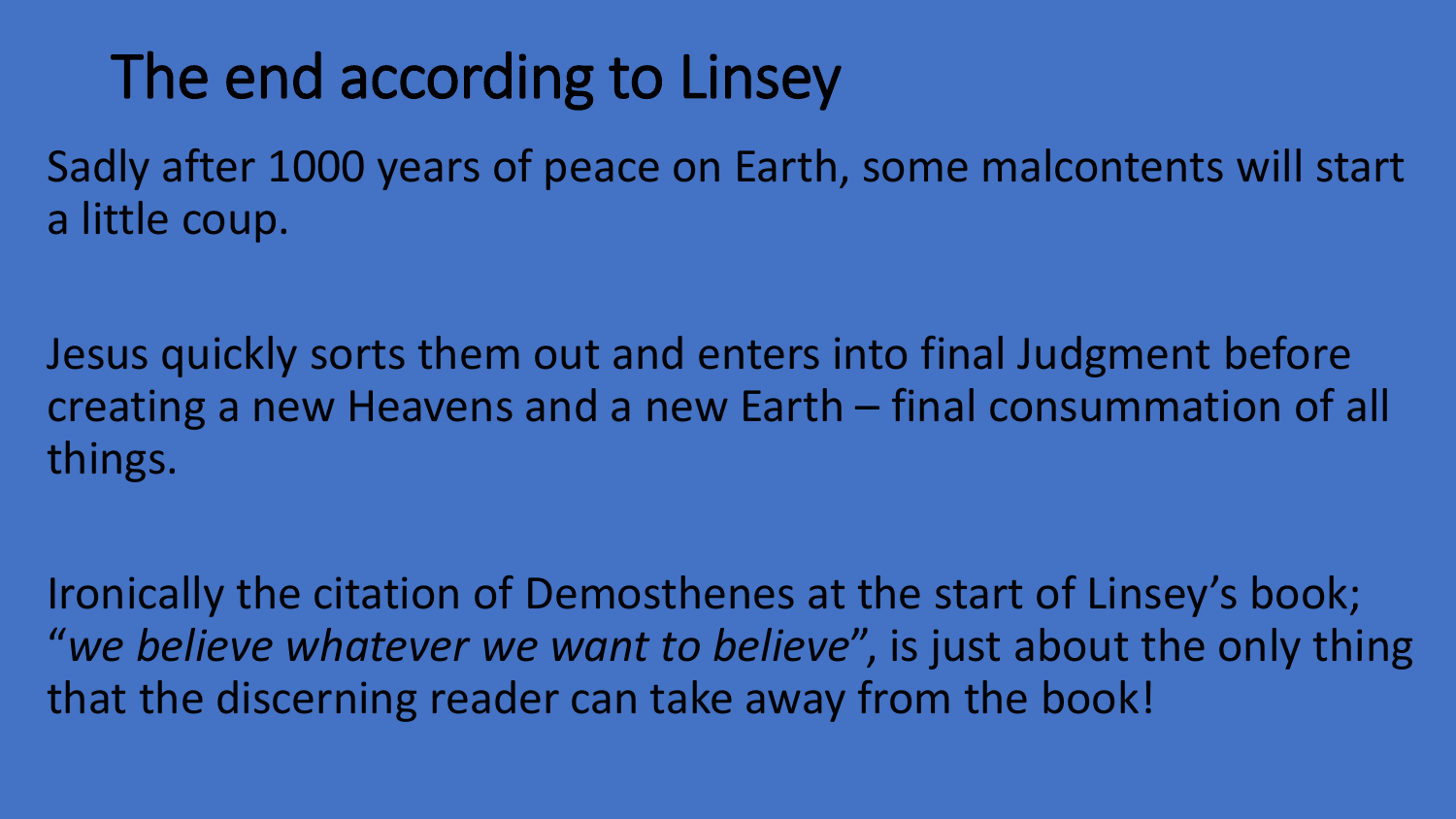THE NEW YORK TIMES BEST-SELLER Michael Books<sup>4</sup> 42000 Michael Over<br>20,000,000<br>Seld in<br>Series

 $0<sup>T</sup>$ 

 $\bullet$ 

**TIM LAHAYE JERRY B. JENKINS** 

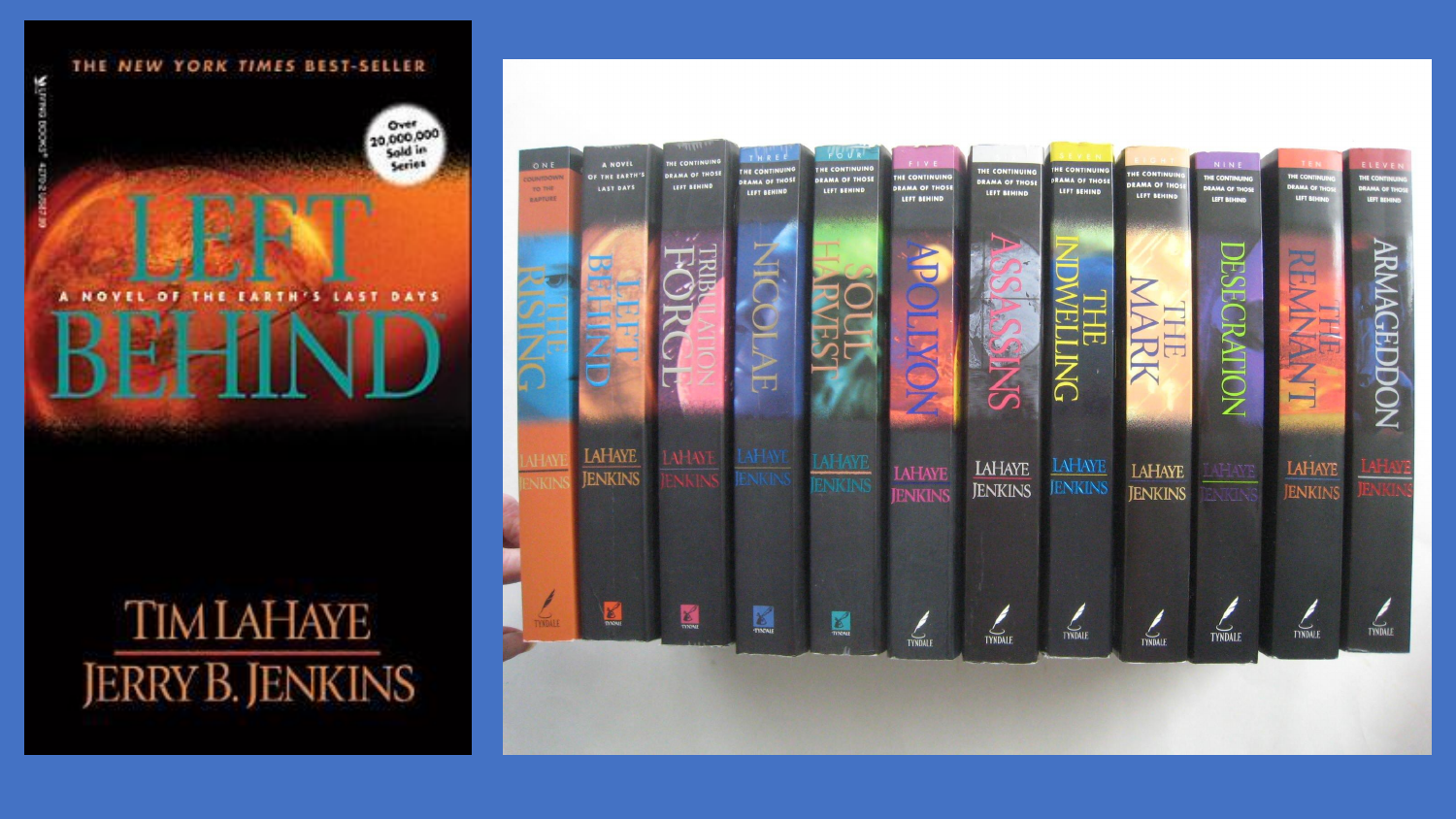- **The Public and Powerful Return of Christ**
	- Mt 24:27,30
	- Acts 1:11
	- 1 Thes 5:1-3
	- 2 Thes 1:5-10
	- Col 3:4
	- Rev 19:11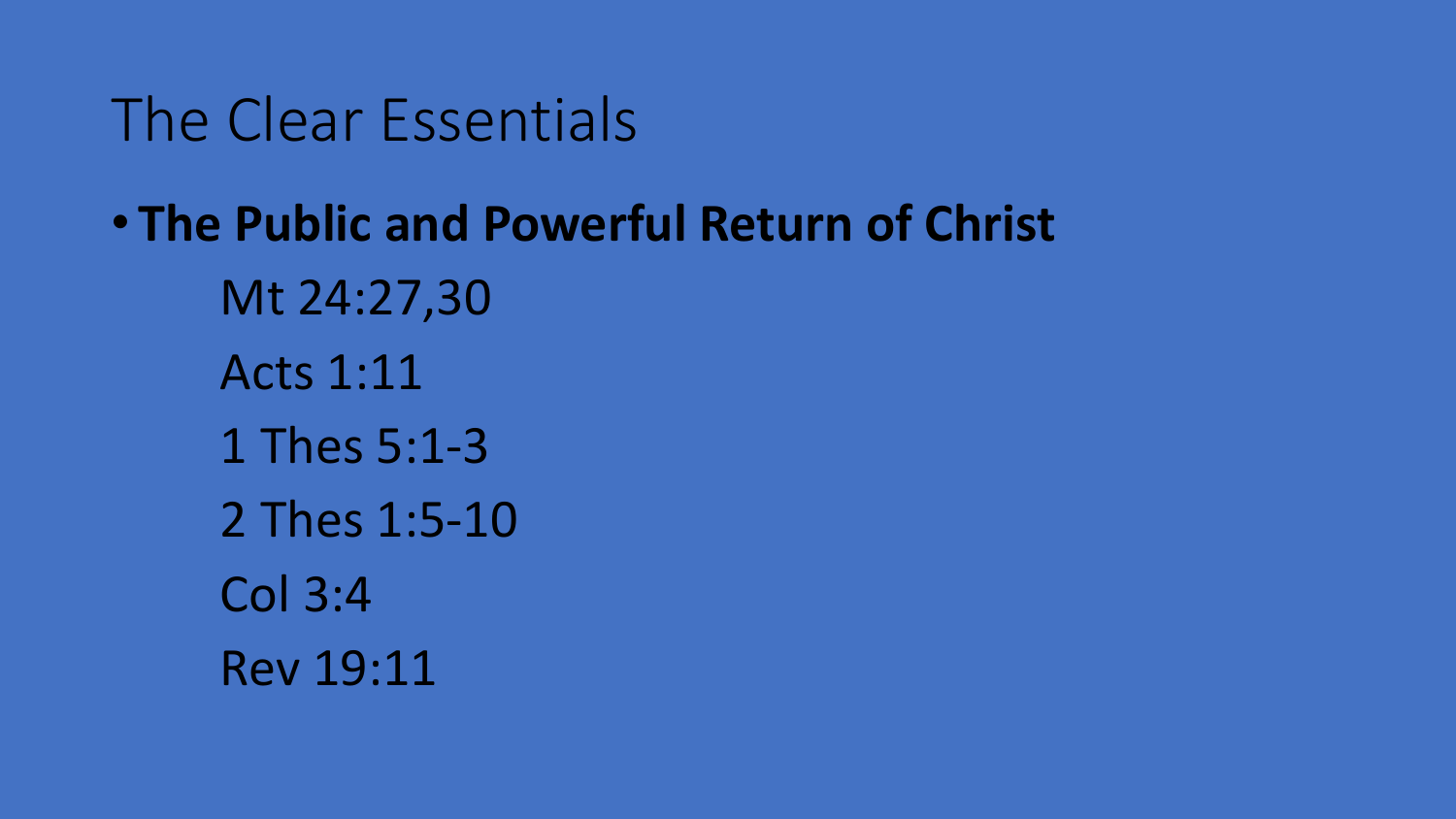#### How will he come?

- •**Personal and physical Mt 24:30** •**Public and visible Mt 24:27** •**Powerful & glorious Mt 24:30** •**Sudden & unexpected Mt 24:36-41**
- •**Decisive and final 2 Pet 3:10**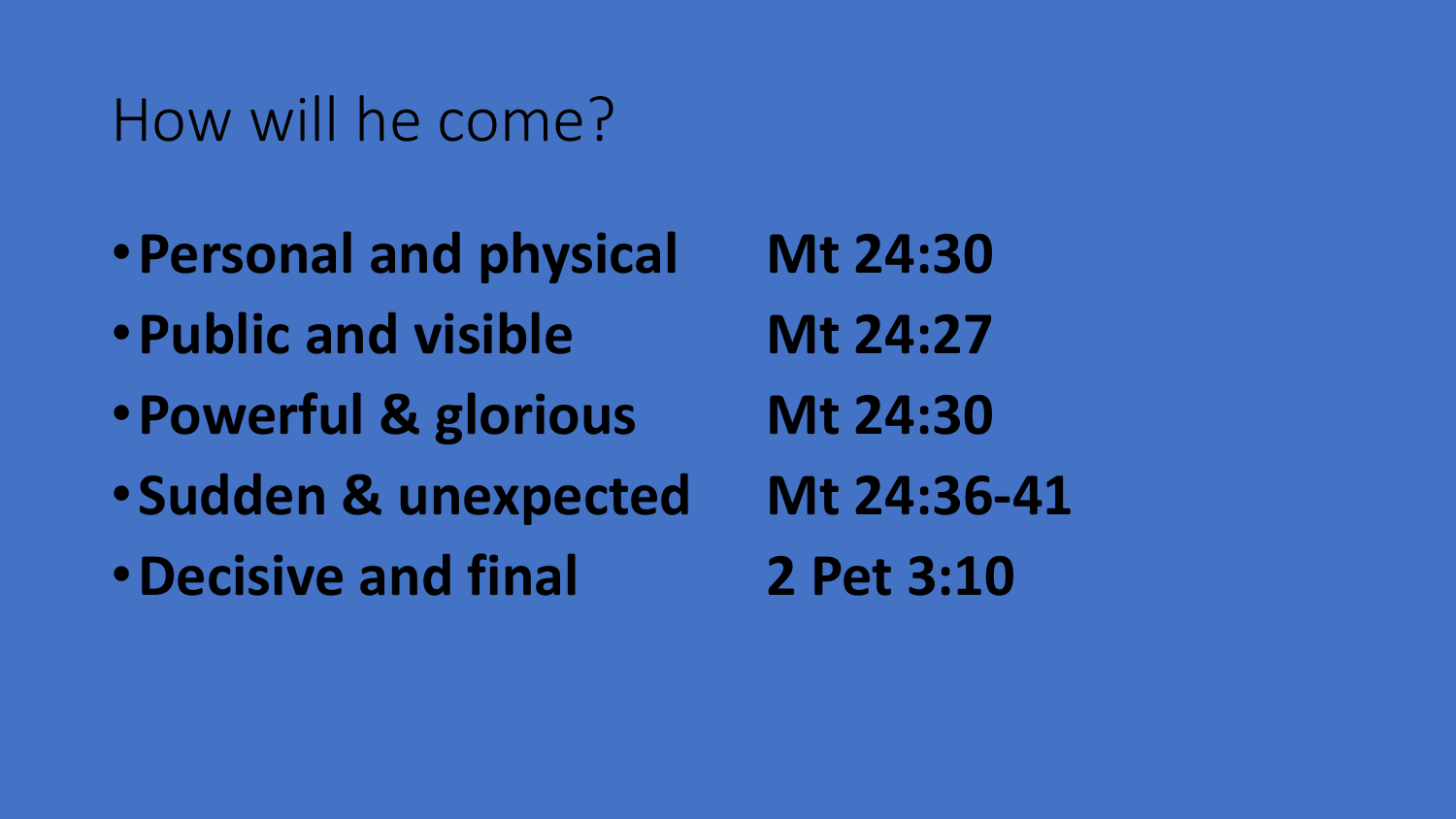• **The Rapture of the Church** Mt 24:31, 40-41 1 Thes 4:13-17 1 Cor 15:51-52 • **Resurrection of the Dead** 1 Cor 15:12-58 Phil 3:20-21 Jn 5:24-29 Rev 20:12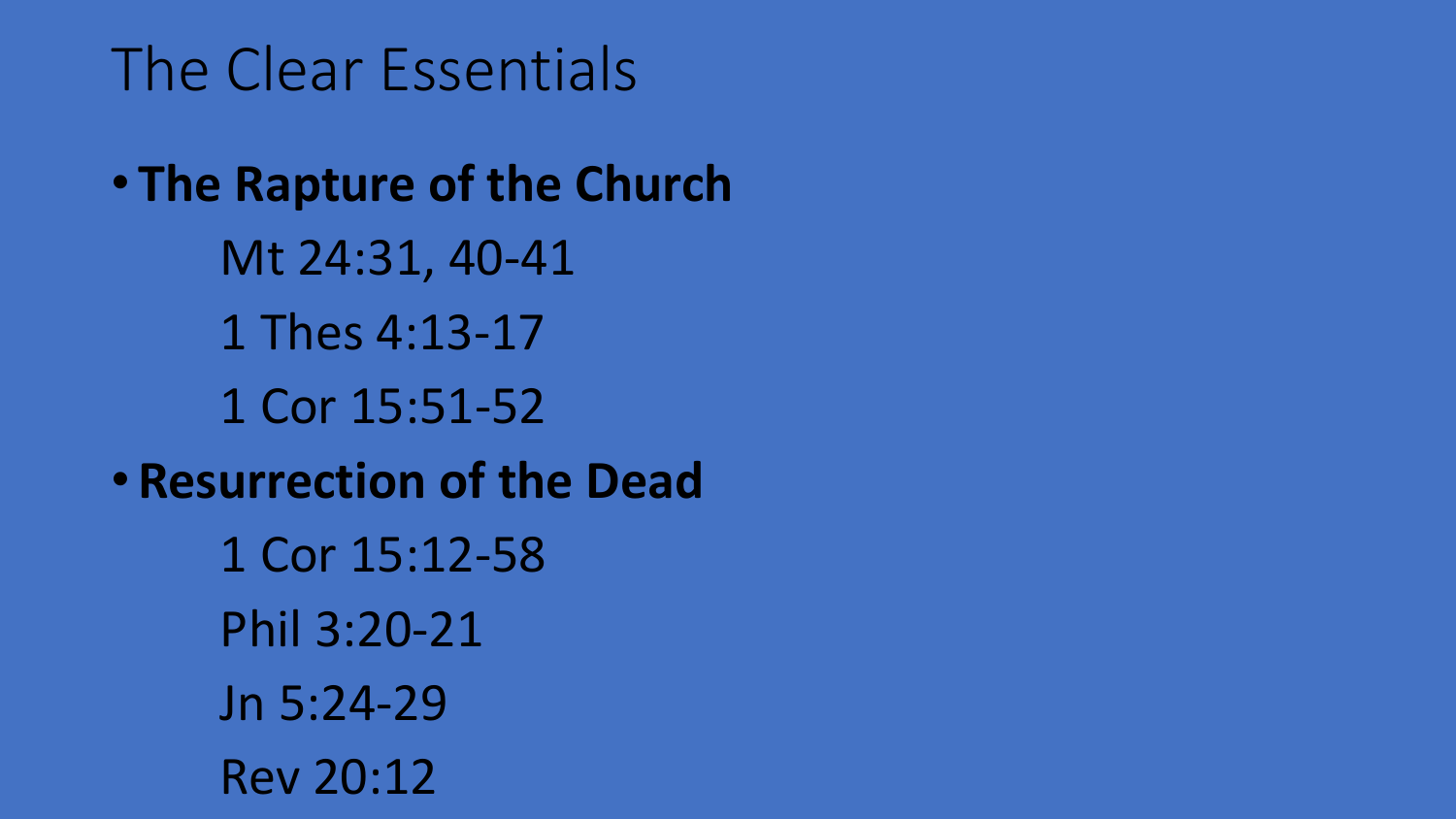•**Judgement** 2 Cor 5:10 Rom 2:6,16 1 Cor 3:11-15 Mt 25:31-46 Rev 20:11-15